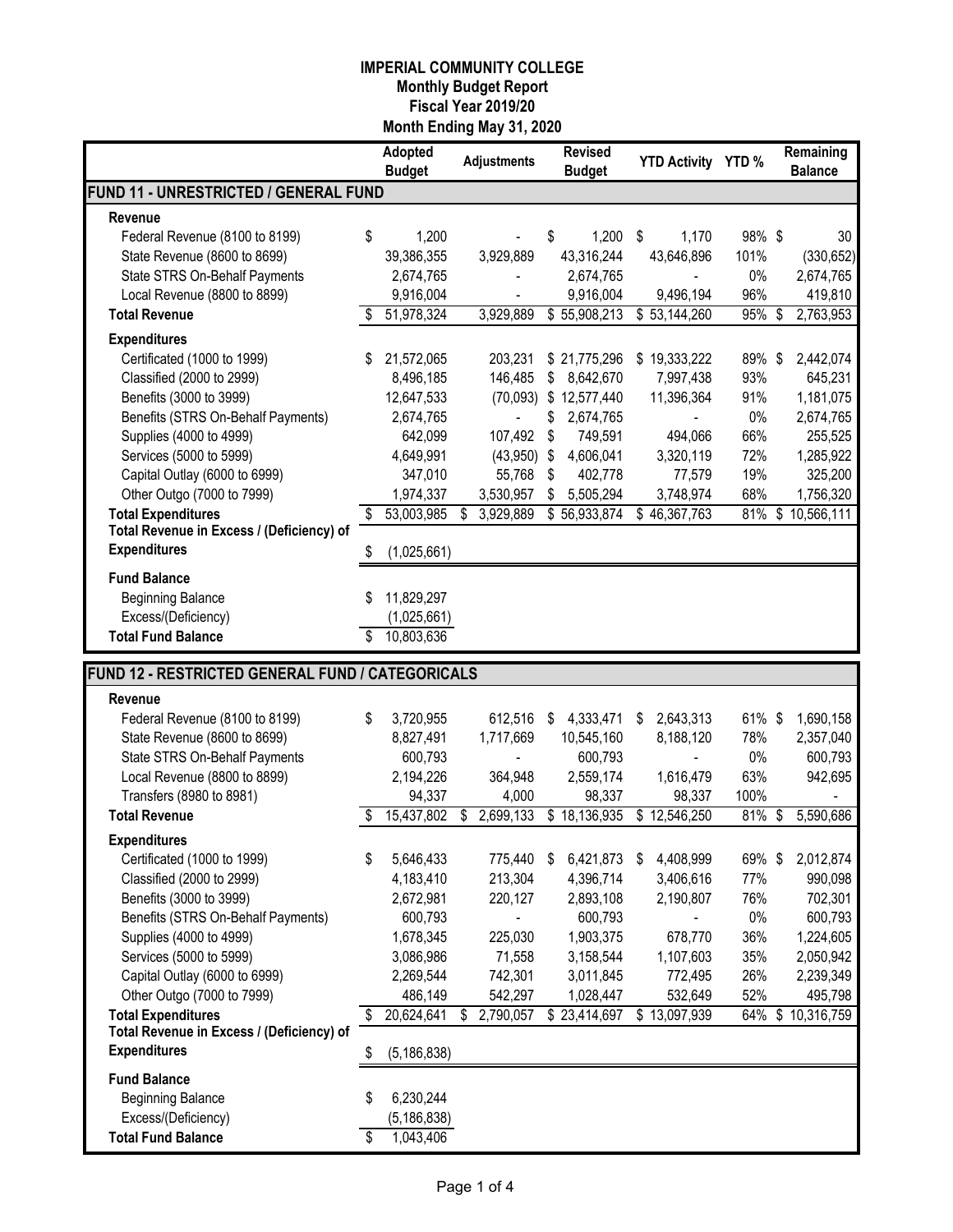|                                                                        | <b>Adopted</b><br><b>Budget</b> |    | <b>Adjustments</b> | <b>Revised</b><br><b>Budget</b> | <b>YTD Activity YTD %</b> |         | Remaining<br><b>Balance</b> |
|------------------------------------------------------------------------|---------------------------------|----|--------------------|---------------------------------|---------------------------|---------|-----------------------------|
| <b>FUND 22 - BUILDING FUND</b>                                         |                                 |    |                    |                                 |                           |         |                             |
| Revenue                                                                |                                 |    |                    |                                 |                           |         |                             |
| Local Revenue (8800 to 8899)                                           | 344,604                         |    |                    | \$<br>344,604                   | \$<br>1,241,862           | 360% \$ | (897, 258)                  |
| Interfund Transfers In                                                 | 14,218                          |    | 3,347,127          | \$<br>3,361,345                 | \$<br>3,361,345           | 100%    | (0)                         |
| <b>Total Revenue</b>                                                   | \$<br>358,822                   |    |                    | \$<br>3,705,949                 | \$<br>4,603,208           | 124%    | \$<br>(897, 259)            |
| <b>Expenditures</b>                                                    |                                 |    |                    |                                 |                           |         |                             |
| Supplies (4000 to 4999)                                                | \$                              |    | 27,420 \$          | 27,420                          | \$<br>13,468              | 49% \$  | 13,952                      |
| Services (5000 to 5999)                                                | 162,090                         |    | (42, 893)          | 119,197                         | 43,909                    | 37%     | 75,288                      |
| Capital Outlay (6000 to 6999)                                          | 2,226,138                       |    | 3,362,600          | 5,588,738                       | 531,329                   | 10%     | 5,057,409                   |
| <b>Total Expenditures</b>                                              | \$<br>2,388,228                 | S  | 3,347,127          | \$<br>5,735,355                 | \$<br>588,705             | 10%     | \$<br>5,146,650             |
| Total Revenue in Excess / (Deficiency) of                              |                                 |    |                    |                                 |                           |         |                             |
| <b>Expenditures</b>                                                    | (2,029,406)                     |    |                    |                                 |                           |         |                             |
| <b>Fund Balance</b>                                                    |                                 |    |                    |                                 |                           |         |                             |
| <b>Beginning Balance</b>                                               | \$<br>3,217,434                 |    |                    |                                 |                           |         |                             |
| Excess/(Deficiency)                                                    | (2,029,406)                     |    |                    |                                 |                           |         |                             |
| <b>Total Fund Balance</b>                                              | \$<br>1,188,028                 |    |                    |                                 |                           |         |                             |
|                                                                        |                                 |    |                    |                                 |                           |         |                             |
| FUND 33 - CHILD DEVELOPMENT FUND                                       |                                 |    |                    |                                 |                           |         |                             |
| Revenue                                                                |                                 |    |                    |                                 |                           |         |                             |
| State Revenue (8600 to 8699)                                           | \$<br>1,074,533                 |    | 117,230            | \$<br>1,191,763                 | \$<br>768,405             | 64% \$  | 423,358                     |
| Local Revenue (8800 to 8899)                                           | 8,000                           |    | 12,565             | 20,565                          | 24,096                    | 117%    | (3,530)                     |
| <b>Total Revenue</b>                                                   | \$<br>1,082,533                 | \$ | 129,795            | \$<br>1,212,328                 | \$<br>792,501             | 73%\$   | 419,828                     |
| <b>Expenditures</b>                                                    |                                 |    |                    |                                 |                           |         |                             |
| Certificated (1000 to 1999)                                            | \$<br>52,956                    |    | 2,648              | \$<br>55,603                    | \$<br>48,543              | 87% \$  | 4,413                       |
| Classified (2000 to 2999)                                              | 432,996                         |    | 21,405             | 454,401                         | 416,131                   | 92%\$   | 38,270                      |
| Benefits (3000 to 3999)                                                | 252,306                         |    | 12,918             | 265,224                         | 232,721                   | 88%     | 32,504                      |
| Supplies (4000 to 4999)                                                | 257,177                         |    | (57, 402)          | 199,775                         | 5,216                     | 3%      | 194,558                     |
| Services (5000 to 5999)                                                | 27,943                          |    | 29                 | 27,972                          | 4,633                     | 17%     | 23,339                      |
| Capital Outlay (6000 to 6999)                                          | 64,246                          |    | 137,633            | 201,879                         | 5,600                     | 3%      | 196,279                     |
| <b>Total Expenditures</b><br>Total Revenue in Excess / (Deficiency) of | \$<br>1,087,624                 | \$ | 117,230            | \$<br>1,204,854                 | \$<br>712,843             | 66% \$  | 489,363                     |
| <b>Expenditures</b>                                                    | (5,091)                         |    |                    |                                 |                           |         |                             |
| <b>Fund Balance</b>                                                    |                                 |    |                    |                                 |                           |         |                             |
| <b>Beginning Balance</b>                                               | \$<br>253,863                   |    |                    |                                 |                           |         |                             |
| Excess/(Deficiency)                                                    | (5,091)                         |    |                    |                                 |                           |         |                             |
| <b>Total Fund Balance</b>                                              | \$<br>248,772                   |    |                    |                                 |                           |         |                             |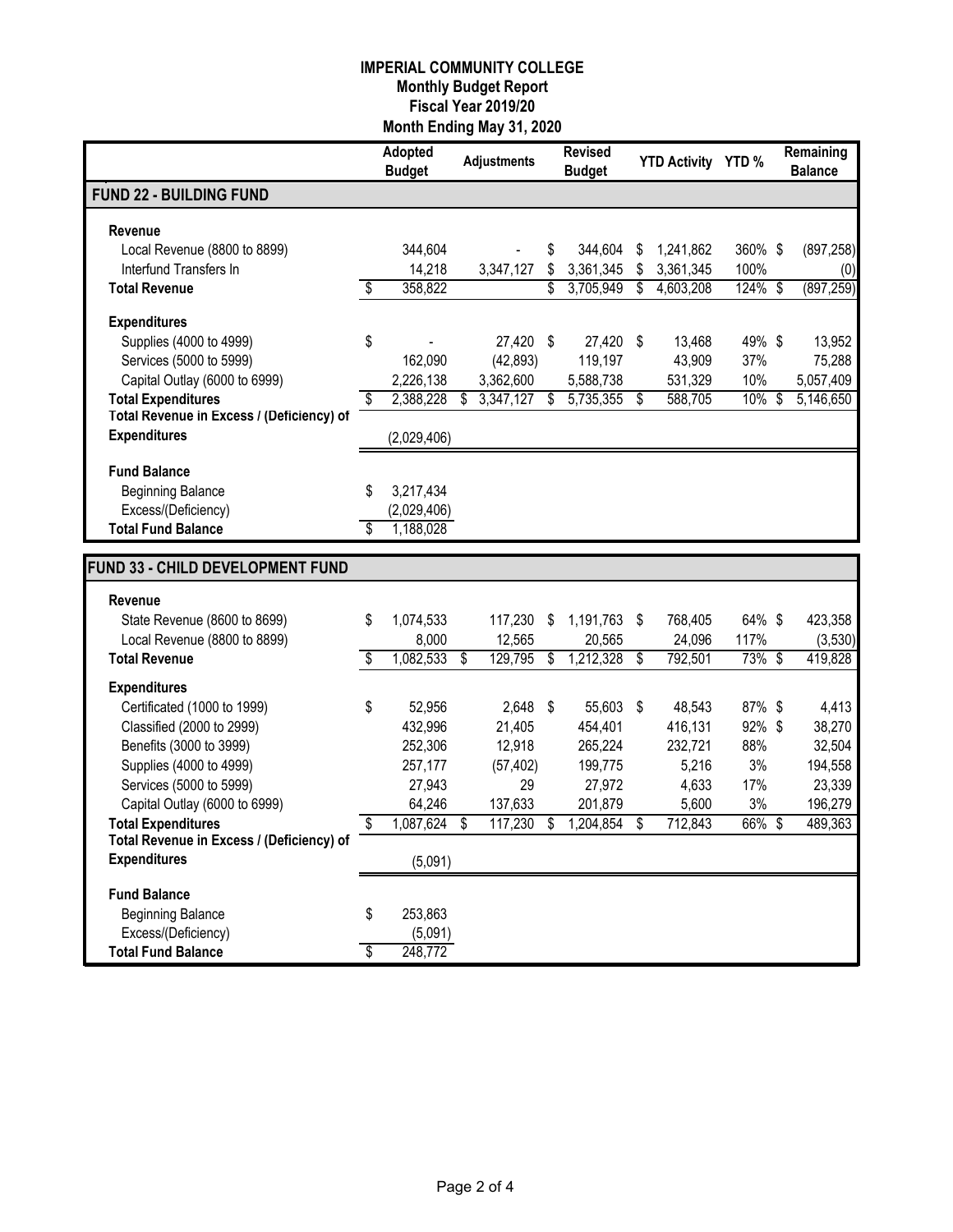|                                              |                 | Adopted<br><b>Budget</b> | <b>Adjustments</b> |                         | <b>Revised</b><br><b>Budget</b> |                          | <b>YTD Activity YTD %</b> |           | Remaining<br><b>Balance</b> |
|----------------------------------------------|-----------------|--------------------------|--------------------|-------------------------|---------------------------------|--------------------------|---------------------------|-----------|-----------------------------|
| FUND 51 - CERTIFICATE OF PARTICIPATION (LRB) |                 |                          |                    |                         |                                 |                          |                           |           |                             |
| Revenue                                      |                 |                          |                    |                         |                                 |                          |                           |           |                             |
| Local Revenue (8800 to 8899)                 | \$              | 1,000                    |                    | \$                      | 1,000                           | \$                       | 4,906                     | 491% \$   | (3,906)                     |
| <b>Total Revenue</b>                         | $\overline{\$}$ | 1,000                    |                    | $\overline{\$}$         | 1,000                           | $\overline{\mathbf{s}}$  | 4,906                     | 491% \$   | (3,906)                     |
| Total Revenue in Excess / (Deficiency) of    |                 |                          |                    |                         |                                 |                          |                           |           |                             |
| <b>Expenditures</b>                          |                 | 1,000                    |                    |                         |                                 |                          |                           |           |                             |
| <b>Expenditures</b>                          |                 |                          |                    |                         |                                 |                          |                           |           |                             |
| Capital Outlay (6000 to 6999)                | \$              | 336,392                  |                    | \$                      | 336,392                         | \$                       |                           | $0\%$     | \$<br>336,392               |
| <b>Total Expenditures</b>                    | \$              | 336,392 \$               |                    | \$                      | 336,392 \$                      |                          | $\blacksquare$            | $0\%$ \$  | 336,392                     |
| Total Revenue in Excess / (Deficiency) of    |                 |                          |                    |                         |                                 |                          |                           |           |                             |
| <b>Expenditures</b>                          | \$              | (335, 392)               |                    |                         |                                 |                          |                           |           |                             |
| <b>Fund Balance</b>                          |                 |                          |                    |                         |                                 |                          |                           |           |                             |
| <b>Beginning Balance</b>                     | \$              | 335,392                  |                    |                         |                                 |                          |                           |           |                             |
| Excess/(Deficiency)                          |                 | (335, 392)               |                    |                         |                                 |                          |                           |           |                             |
| <b>Total Fund Balance</b>                    | \$              |                          |                    |                         |                                 |                          |                           |           |                             |
|                                              |                 |                          |                    |                         |                                 |                          |                           |           |                             |
| <b>FUND 61 - SELF-INSURANCE FUND</b>         |                 |                          |                    |                         |                                 |                          |                           |           |                             |
| Revenue                                      |                 |                          |                    |                         |                                 |                          |                           |           |                             |
| Local Revenue (8800 to 8899)                 | \$              | 650                      |                    | \$                      | 650                             | \$                       | 800                       | 123% \$   | (150)                       |
| <b>Total Revenue</b>                         | \$              | 650                      |                    | \$                      | 650                             | $\overline{\mathcal{S}}$ | 800                       |           | \$<br>(150)                 |
| Total Revenue in Excess / (Deficiency) of    |                 |                          |                    |                         |                                 |                          |                           |           |                             |
| <b>Expenditures</b>                          |                 | 650                      |                    |                         |                                 |                          |                           |           |                             |
| <b>Fund Balance</b>                          |                 |                          |                    |                         |                                 |                          |                           |           |                             |
| <b>Beginning Balance</b>                     | \$              | 54,614                   |                    |                         |                                 |                          |                           |           |                             |
| Excess/(Deficiency)                          |                 | 650                      |                    |                         |                                 |                          |                           |           |                             |
| <b>Total Fund Balance</b>                    | S               | 55,264                   |                    |                         |                                 |                          |                           |           |                             |
|                                              |                 |                          |                    |                         |                                 |                          |                           |           |                             |
| <b>FUND 72 - STUDENT REPRESENTATIVE FEES</b> |                 |                          |                    |                         |                                 |                          |                           |           |                             |
| Revenue                                      |                 |                          |                    |                         |                                 |                          |                           |           |                             |
| Local Revenue (8800 to 8899)                 | \$              | 19,000                   |                    | \$                      | 19,000                          | \$                       | 23,611                    | 124% \$   | (4,611)                     |
| <b>Total Revenue</b>                         | \$              | 19,000                   |                    | \$                      | 19,000                          | $\overline{\mathcal{S}}$ | 23,611                    | 124% \$   | (4,611)                     |
| <b>Expenditures</b>                          |                 |                          |                    |                         |                                 |                          |                           |           | $\overline{\phantom{a}}$    |
| Services (5000 to 5999)                      | \$              | 19,000                   |                    | \$                      | 19,000                          | \$                       | 18,589                    | 98%\$     | 411                         |
| <b>Total Expenditures</b>                    | \$              | 19,000                   |                    | $\overline{\mathbb{S}}$ | 19,000                          | $\overline{\mathcal{S}}$ | 18,589                    | $98\%$ \$ | 411                         |
| Total Revenue in Excess / (Deficiency) of    |                 |                          |                    |                         |                                 |                          |                           |           |                             |
| <b>Expenditures</b>                          |                 |                          |                    |                         |                                 |                          |                           |           |                             |
| <b>Fund Balance</b>                          |                 |                          |                    |                         |                                 |                          |                           |           |                             |
| <b>Beginning Balance</b>                     | \$              | (654)                    |                    |                         |                                 |                          |                           |           |                             |
| Excess/(Deficiency)                          |                 |                          |                    |                         |                                 |                          |                           |           |                             |
| <b>Total Fund Balance</b>                    | \$              | (654)                    |                    |                         |                                 |                          |                           |           |                             |